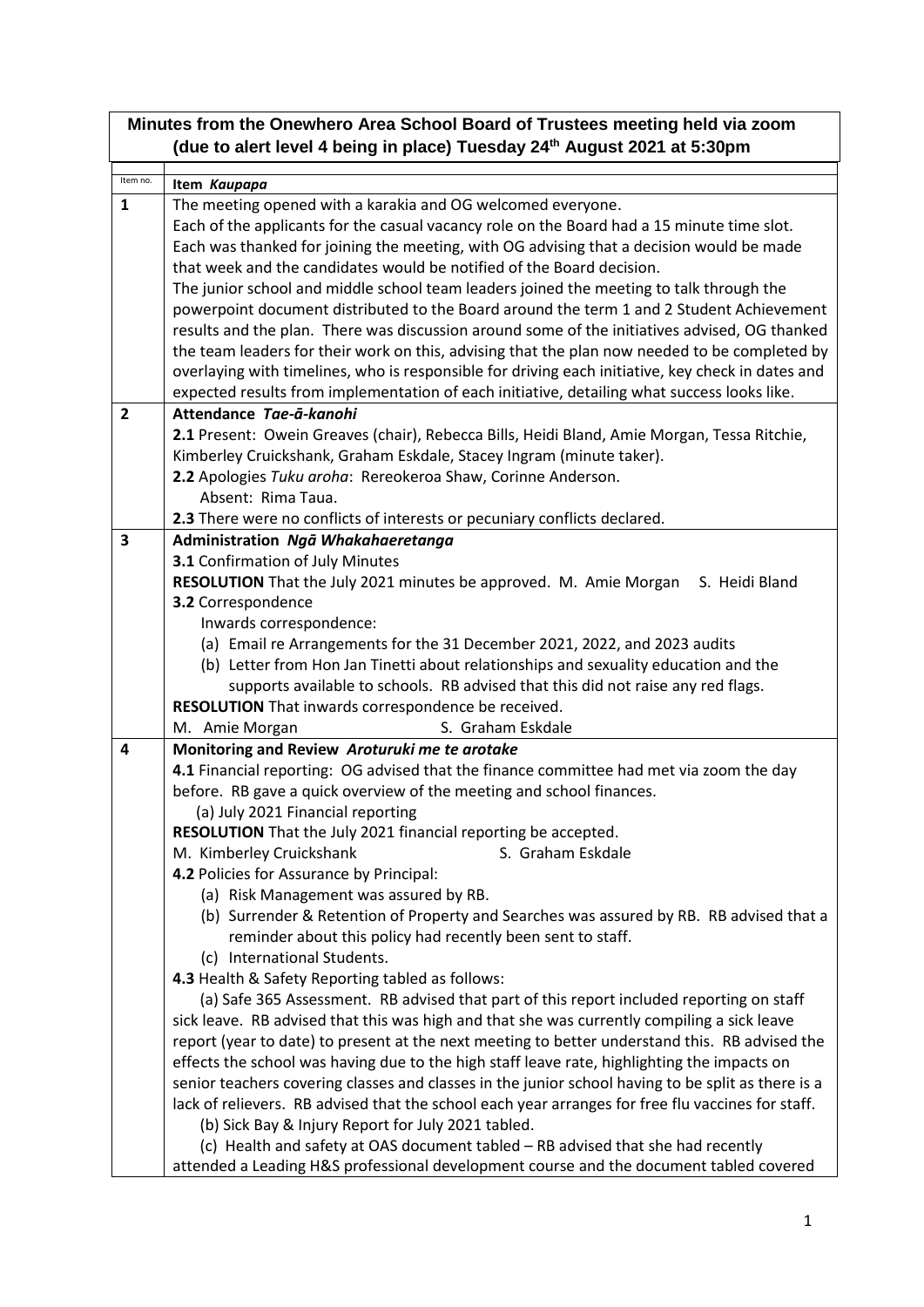|   | learnings and her recommendations for OAS. RB highlighted the need for reps to be elected      |
|---|------------------------------------------------------------------------------------------------|
|   | to the position for 3 years, that the reps were determined through an election process not HR  |
|   | process. There was a training requirement for elected reps to undergo. There was a             |
|   |                                                                                                |
|   | discussion around the Safe 365 system.                                                         |
|   | (d) The Covid-19 Safety plan and alert level 4 procedures document was tabled. RB gave         |
|   | an update around the small window of opportunity schools had been given to go onsite to        |
|   | prepare hard packs for those students who required these and the measures put in place to      |
|   | comply with rules.                                                                             |
|   | RESOLUTION That the Health & Safety reporting be received.                                     |
|   | M. Kimberley Cruickshank<br>S. Amie Morgan                                                     |
|   | 4.4 Overnight & potentially hazardous activities / trip proposals: There was a discussion on   |
|   | what trips had been affected due to the current alert level 4 being in place and updates       |
|   | given per trip from TR.                                                                        |
|   | There was a discussion around fundraising for an event and then the event being                |
|   | cancelled and what then happens to these funds. RB shared what the policy states and           |
|   | also advised that she was currently awaiting feedback from the accountant about any            |
|   | requirements from an auditor perspective.                                                      |
|   | (a) Duke of Ed journey 6/7 Nov                                                                 |
|   | (b) L1 PE Rotorua 2/3 Sep - Trip cancelled since agenda went out.                              |
|   | (c) AIMs Rugby 5-10 Sep - Event cancelled since agenda went out.                               |
|   | (d) AIMS Netball 5-10 Sep - Event cancelled since agenda went out.                             |
|   | (e) AIMS Basketball 5-10 Sep - Event cancelled since agenda went out.                          |
|   | (f) Whangamata Sports Exchange 16/17 Sep                                                       |
|   | <b>RESOLUTION</b> That overnight trips (a) and (f) listed above are approved by the Board to   |
|   | proceed should the alert level status at the time permit the events to run. Additionally the   |
|   | Board approve any change of date due to (a) and (f) being postponed due to alert level status. |
|   | M. Graham Eskdale<br>S. Tessa Ritchie                                                          |
|   | 4.5 The action list reporting from the July meeting was tabled with written updates added.     |
|   | There was also discussion around the promotion of the out of zone enrolment process for        |
|   | 2022 and the Maori rep co-opted roles which expire this month.                                 |
|   | 4.6 General:                                                                                   |
|   | (a) The OAS Attendance Report for Term 2, 2021 was tabled. RB highlighted some of the          |
|   | issues with chasing of truancy and engaging some families with some solutions around           |
|   | this discussed.                                                                                |
| 5 | Strategic decisions Whakatau rautaki                                                           |
|   | a) Concerns & Complaints policy: TR advised that she had not received any staff                |
|   | feedback, RB advised she had received feedback from one community member. It                   |
|   | was identified that no changes were required.                                                  |
|   | Uniform policy: RB advised that she had a recommendation for the Board to consider             |
|   | b)                                                                                             |
|   | in terms of adding a long skirt to the uniform for years 9 to 13. There was a discussion       |
|   | around this.                                                                                   |
|   | MINUTE: The Board agree that a long skirt from our current uniform supplier can be added to    |
|   | the uniform options for years 9 to 13 only. M. Graham Eskdale<br>S. Kimberley Cruickshank      |
|   | c) NEW Guidelines for working on roofs was tabled and approved by Board.                       |
|   | NEW Guidelines for working with ladders was tabled and approved by Board.<br>d)                |
|   | RESOLUTION: The Board agree to add the new guidelines for working on roofs and working         |
|   | with ladders to the OAS policy and procedure framework. Management to ensure compliance        |
|   | of the guidelines moving forward. M. Heidi Bland<br>S. Amie Morgan                             |
| 6 | Strategic discussions Ngā kōrerorero rautaki                                                   |
|   | (a) Principal's report and behavior management statistics tabled. There was a discussion       |
|   | around focuses (PB4L, DMIC) and if the dates for these were being pushed out or                |